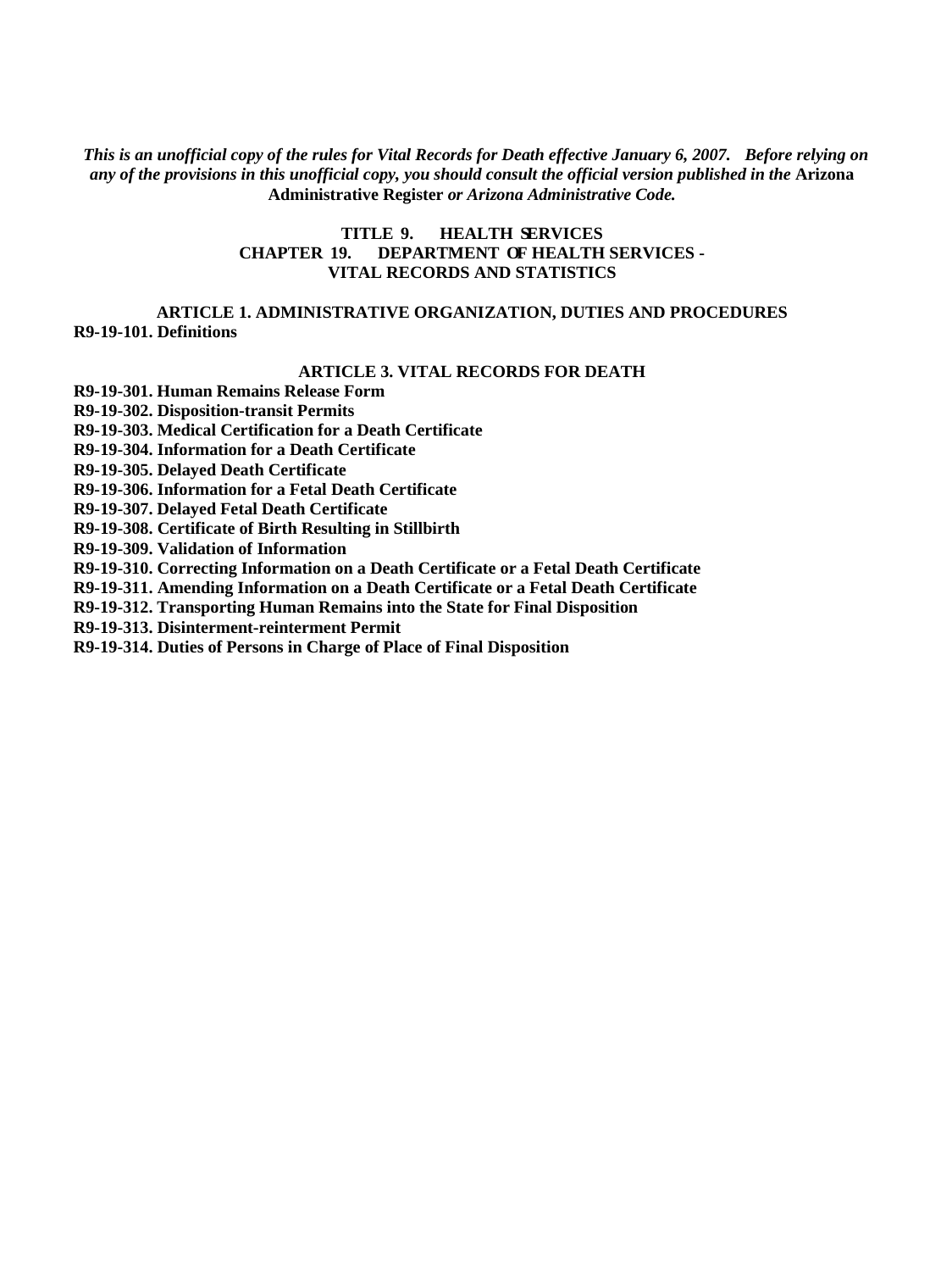## **ARTICLE 1. ADMINISTRATIVE ORGANIZATION, DUTIES AND PROCEDURES**

## <span id="page-1-0"></span>**R9-19-101. Definitions**

- 1. "Anatomical gift" has the same meaning as in A.R.S. § 36-841.
- 2. "Delivery" means the complete expulsion or extraction of a product of human conception from its mother.
- 3. "Document" or "documented" means in written, photographic, electronic, or other permanent form.
- 4. "Electronic signature" has the same meaning as in A.R.S. § 44-7002.
- 5. "Facility" has the same meaning as "facilities" in A.R.S. § 36-401.
- 6. "Funeral director" has the same meaning as in A.R.S. § 32-1301.
- 7. "Hospital" has the same meaning as in A.A.C. R9-10-201.
- 8. "Injury" means damage to a human body caused by an external source as determined by a medical examiner or tribal law enforcement authority.
- 9. "Inpatient" means an individual who is receiving services in a facility as an inpatient as determined by the facility.
- 10."Inpatient hospice facility" has the same meaning as "hospice inpatient facility" in A.A.C. R9-10-801.
- 11. "Medical certification" means confirmation of a cause of death.
- 12. "Medical certifier" means a physician, registered nurse practitioner, medical examiner, or tribal law enforcement authority authorized to sign a medical certification of death as prescribed in A.R.S. § 36-325.
- 13. "National Provider Number" means a standard unique identifier for a health care provider assigned by the Centers for Medicare and Medicaid Services.
- 14. "Nursing care institution" has the same meaning as in A.R.S. § 36-401.
- 15. "Organ procurement organization" has the same meaning as in A.R.S. § 36-841.
- 16."Outpatient" means an individual who is receiving services from a facility but is not an inpatient as determined by the facility.
- 17. "Part" has the same meaning as in A.R.S. § 36-841.
- 18. "Registered nurse practitioner" has the same meaning as "nurse practitioner" in A.R.S. § 36-301.
- 19. "Residence" means an address or location at which an individual lives.
- 20. "Signature" means:
	- a. The first and last name of an individual written with his or her own hand as a form of identification or authorization, or
	- b. An electronic signature.
- 21. "Transportation" means the use of an animal or vehicle for conveyance or travel from one place to another.
- 22. "Tribal community" means a tract of land held by an Indian tribe recognized and eligible for funding and services from the U.S. Bureau of Indian Affairs.

## **ARTICLE 3. VITAL RECORDS FOR DEATH**

#### **R9-19-301. Human Remains Release Form**

A. Except as provided in subsection (B), a form required by A.R.S. §36-326(C) to accompany a deceased individual's human remains moved from a hospital, nursing care institution, or hospice inpatient facility shall include:

- 1. The name and street address of the hospital, nursing care institution, or hospice inpatient facility;
- 2. The deceased individual's:
	- a. Name;
	- b. Date of birth; and
	- c. Social security number or, if the deceased individual's social security number is not available, the deceased individual's patient identification number;
- 3. The date and time of the death;
- 4. The name and telephone number of the physician or registered nurse practitioner expected to sign the medical certification of death;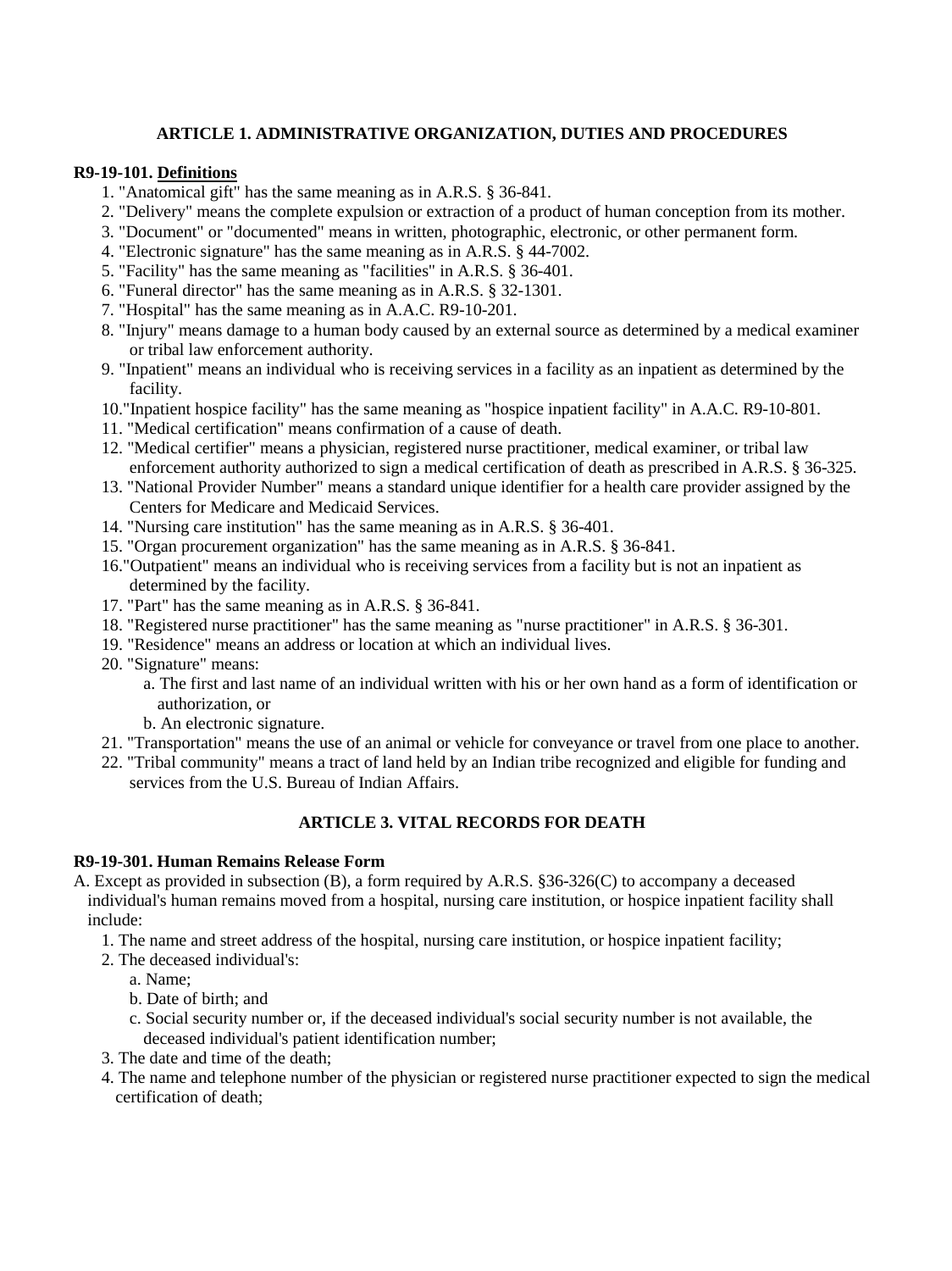- 5. The name, telephone number, and relationship to the deceased individual of the individual authorizing the hospital, nursing care institution, or inpatient hospice facility to release the human remains;
- 6. A list of the circumstances in A.R.S.  $\hat{\S}$  11-593(A);
- 7. Whether the notification required in A.R.S. § 11-593 was made;
- 8. The most recent diagnosis in the deceased individual's medical record;
- 9. If the deceased individual's human remains are being released to a funeral establishment or a person authorized to receive the deceased individual's communicable disease related information under A.R.S. § 36-664, whether the deceased individual had been diagnosed with or was suspected of having, as stated in the deceased individual's medical record at the time of death:
	- a. Infectious tuberculosis,
	- b. Human immunodeficiency virus,
	- c. Creutzfeldt-Jakob disease,
	- d. Hepatitis B,
	- e. Hepatitis C, or
	- f. Rabies; and
- 10. For a death that occurs in a hospital, if the deceased individual's human remains have been accepted for donation by an organ procurement organization under A.R.S. Title 36, Chapter 7, Article 3, and the person authorized in A.R.S. § 36-843 has not made or refused to make an anatomical gift, whether the organ procurement organization has been notified that the deceased individual's human remains are being removed from the hospital; and
- 11. The name and signature of the individual representing the hospital, nursing care institution, or hospice inpatient facility who released the human remains.
- B. A form required by A.R.S. §36-326(C) to accompany human remains from a fetal death moved from a hospital, nursing care institution, or hospice inpatient facility shall include:
	- 1. The name and street address of the hospital, nursing care institution, or hospice inpatient facility;
	- 2. The name of the mother;
	- 3. The date of delivery;
	- 4. The estimated gestational age or, if the gestational age is unknown, the weight of the human remains;
	- 5. The name and telephone number of the parent authorizing the hospital, nursing care institution, or inpatient hospice facility to release the human remains;
	- 6. A list of the circumstances in A.R.S. § 11-593(A);
	- 7. Whether the notification required in A.R.S. § 11-593 was made;
	- 8. For a fetal death that occurs in a hospital, if the human remains have been accepted for donation by an organ procurement organization under A.R.S. Title 36, Chapter 7, Article 3, and the person authorized in A.R.S. § 36-843 has not made or refused to make an anatomical gift, whether the organ procurement organization has been notified that the human remains are being removed from the hospital; and
	- 9. The name and signature of the individual representing the hospital, nursing care institution, or hospice inpatient facility who released the human remains.
- <span id="page-2-0"></span>C. An individual who removes human remains from a hospital, nursing care institution, or hospice inpatient facility shall sign and date the human remains release form required in subsection (A) when the individual removes the human remains from the hospital, nursing care institution, or hospice inpatient facility.
- D. The individual in subsection (C) who removes human remains shall submit a copy of the human remains release form required in subsection (A) to the local registrar or deputy local registrar of the registration district where the deceased individual died within 24 hours after removing the human remains from a hospital, nursing care institution, or hospice inpatient facility.

#### **R9-19-302. Disposition-transit Permits**

A. A funeral establishment or responsible person shall obtain a disposition-transit permit for a deceased individual's human remains before a final disposition listed in subsection (B)(5) of the human remains. 1. A disposition-transit permit may list more than one final disposition.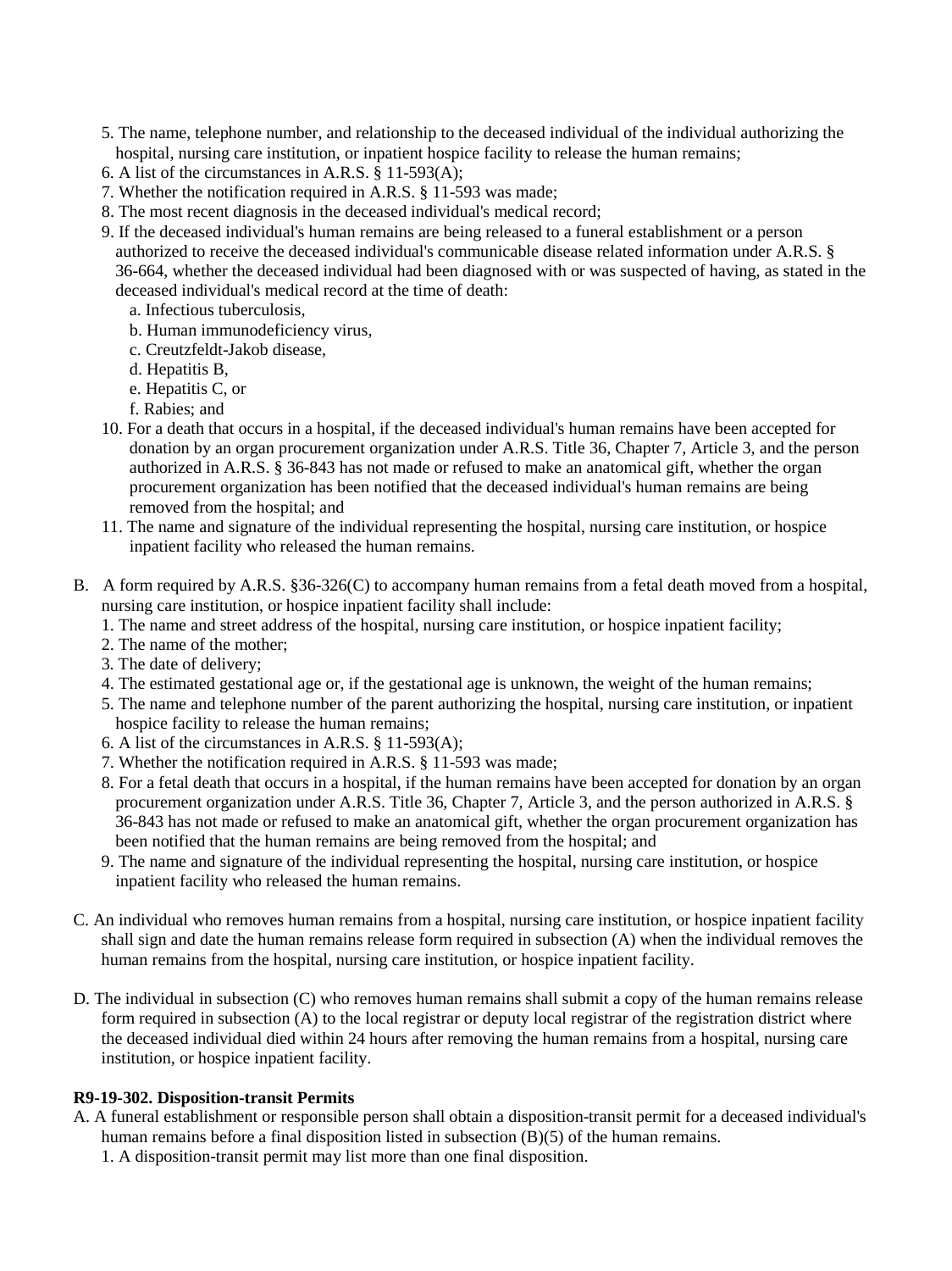- 2. A disposition-transit permit issued by any deputy local register, local registrar, or the state registrar is valid for each final disposition listed on the disposition-transit permit of the human remains in any registration district in the state or, if listed on the disposition-transit permit, for removal from the state.
- 3. A crematory shall not accept human remains for cremation unless the accompanying disposition-transit permit specifies cremation as a final disposition.
- B. Except as provided in subsection (D), a funeral establishment or responsible person shall submit the following information to the local registrar or deputy local registrar of the county where the death occurred or the state registrar to obtain a disposition-transit permit for a deceased individual's human remains:
	- 1. The deceased individual's name, sex, and date of birth;
	- 2. The date of death;
	- 3. The town or city, county, and state where the death occurred;
	- 4. The cause of death as listed on the deceased individual's medical certification of death;
	- 5. The anticipated final disposition of the human remains including one or more of the following:
		- a. Burial,
		- b. Entombment,
		- c. Anatomical gift of the human remains except for donation of a part,
		- d. Cremation,
		- e. Removal from the state, and
		- f. Other final disposition of the human remains;
	- 6. If an anticipated final disposition is anatomical gift except for donation of a part, another anticipated final disposition other than removal from the state;
	- 7. If an anticipated final disposition is removal from the state:
		- a. Whether removal from the state includes removal from the United States, and
		- b. Another anticipated final disposition other than anatomical gift except for donation of a part;
	- 8. If an anticipated final disposition of the human remains is another means of final disposition, a description of the anticipated final disposition;
	- 9. If applicable, the name of the funeral establishment; and
	- 10. The name of the funeral director or responsible person in charge of the final disposition of the human remains.
- C. If cremation is listed as an anticipated final disposition for a deceased individual's human remains, a local registrar, deputy local registrar, or the state registrar shall obtain an approval for cremation from the medical examiner of the county where the deceased individual's death occurred before issuing a disposition-transit permit.
- D. To obtain a disposition-transit permit for human remains from a fetal death, a funeral establishment or responsible person shall submit the following information to the local registrar or deputy local registrar of the county where the fetal death occurred or the state registrar:
	- 1. The name of the mother;
	- 2. The date of delivery;
	- 3. The estimated gestational age of the human remains or, if the gestational age is unknown, the weight of the human remains;
	- 4. Whether the anticipated final disposition is hospital or abortion clinic disposition;
	- 5. If the anticipated final disposition is not hospital or abortion clinic disposition, the anticipated final disposition of the human remains including one or more of the following:
		- a. Burial,
		- b. Entombment,
		- c. Anatomical gift of the human remains except for donation of a part,
		- d. Cremation,
		- e. Removal from the state, and
		- f. Other final disposition of the human remains;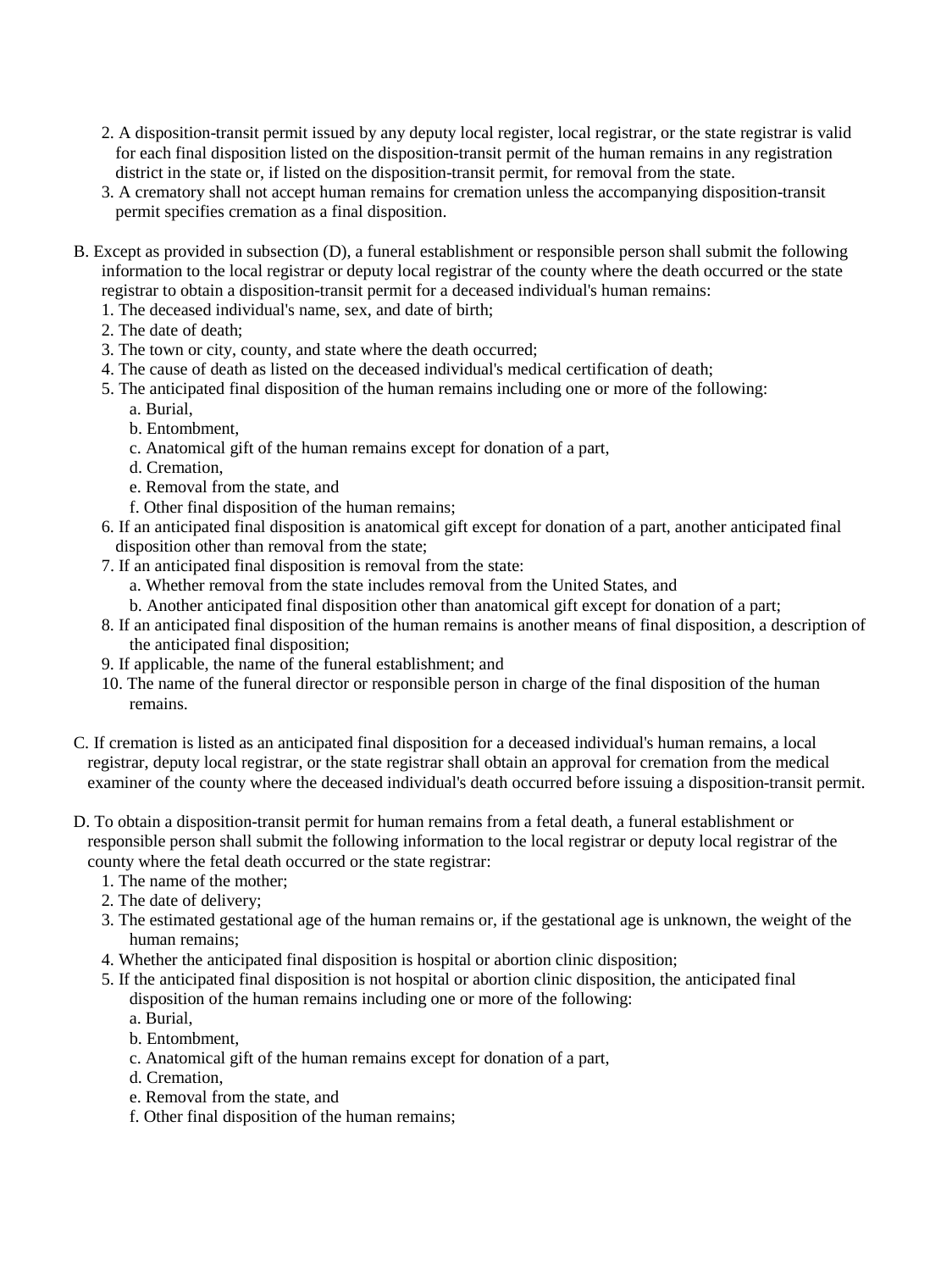- <span id="page-4-0"></span>6. If an anticipated final disposition is anatomical gift except for donation of a part, another anticipated final disposition other than removal from the state;
- 7. If an anticipated final disposition is removal from the state:
	- a. Whether removal from the state includes removal from the United States, and
	- b. Another anticipated final disposition other than anatomical gift except for donation of a part;
- 8. If an anticipated final disposition of the human remains is another means of final disposition, a description of the anticipated final disposition;
- 9. If applicable, the name of the funeral establishment; and
- 10. The name of the funeral director or responsible person in charge of the final disposition of the human remains.
- E. If cremation is listed as an anticipated final disposition for human remains from a fetal death with a gestational age of 20 weeks or more, or if the gestational age is unknown, a weight of 350 grams or more, a local registrar, deputy local registrar, or the state registrar shall obtain an approval for cremation from the medical examiner of the county where the fetal death occurred before issuing a disposition-transit permit.
- F. A local registrar, deputy local registrar, or the state registrar shall not issue a disposition-transit permit for a deceased individual if a medical certification of death for the deceased individual required in R9-19-303 has not been submitted to the local registrar of the county where the death occurred.

## **R9-19-303. Medical Certification for a Death Certificate**

- A. A medical certifier shall complete and submit a medical certification of a deceased individual's death to the local registrar of the county where the death occurred or the state registrar as soon as possible and no more than 72 hours after the death that includes:
	- 1. The name of the deceased individual;
	- 2. The name, title, address, and license number of the medical certifier;
	- 3. The date the medical certifier signed the medical certification of death;
	- 4. The date and time of death;
	- 5. Except as provided in subsection (C), the condition leading to the immediate cause of death including the underlying cause of death, using the standards from:
		- a. For a medical certifier other than a medical examiner, the *Physicians' Handbook on Medical Certification,* DHHS Publication No. (PHS) 2003-1108*,* published by the Department of Health and Human Services, Centers for Disease Control and Prevention, National Center for Health Statistics, incorporated by reference, on file with the Department, and including no future editions or amendments, available at http://www.cdc.gov/nchs/data/misc/hb\_cod.pdf or from the Superintendent of Documents, U.S. Government Printing Office, P.O. Box 371954, Pittsburgh, PA 15250-7954; or
		- b. For a medical examiner, the *Medical Examiners' and Coroners' Handbook on Death Registration and Fetal Death Reporting,* DHHS Publication No. (PHS) 2003-1110 published by the Department of Health and Human Services, Centers for Disease Control and Prevention, National Center for Health Statistics, incorporated by reference, on file with the Department, and including no future editions or amendments, available at http://www.cdc.gov/nchs/data/misc/hb\_me.pdf or from the Superintendent of Documents, U.S. Government Printing Office, P.O. Box 371954, Pittsburgh, PA 15250-7954*;*
	- 6. For each cause or condition listed according to subsection (A)(5), the length of time from the onset of the cause or condition to the time of death;
	- 7.Any other conditions contributing to the death;
	- 8. Whether tobacco use contributed to the cause of death;
	- 9. If the deceased individual was female, whether:
		- a. The deceased individual was pregnant within the last year;
		- b. The deceased individual was pregnant at the time of death;
		- c. The deceased individual was not pregnant at the time of death, but pregnant within 42 days of death;
		- d. The deceased individual was not pregnant at the time of death, but pregnant 43 days to one year before death; or
		- e. It is unknown whether the deceased individual was pregnant within the last year;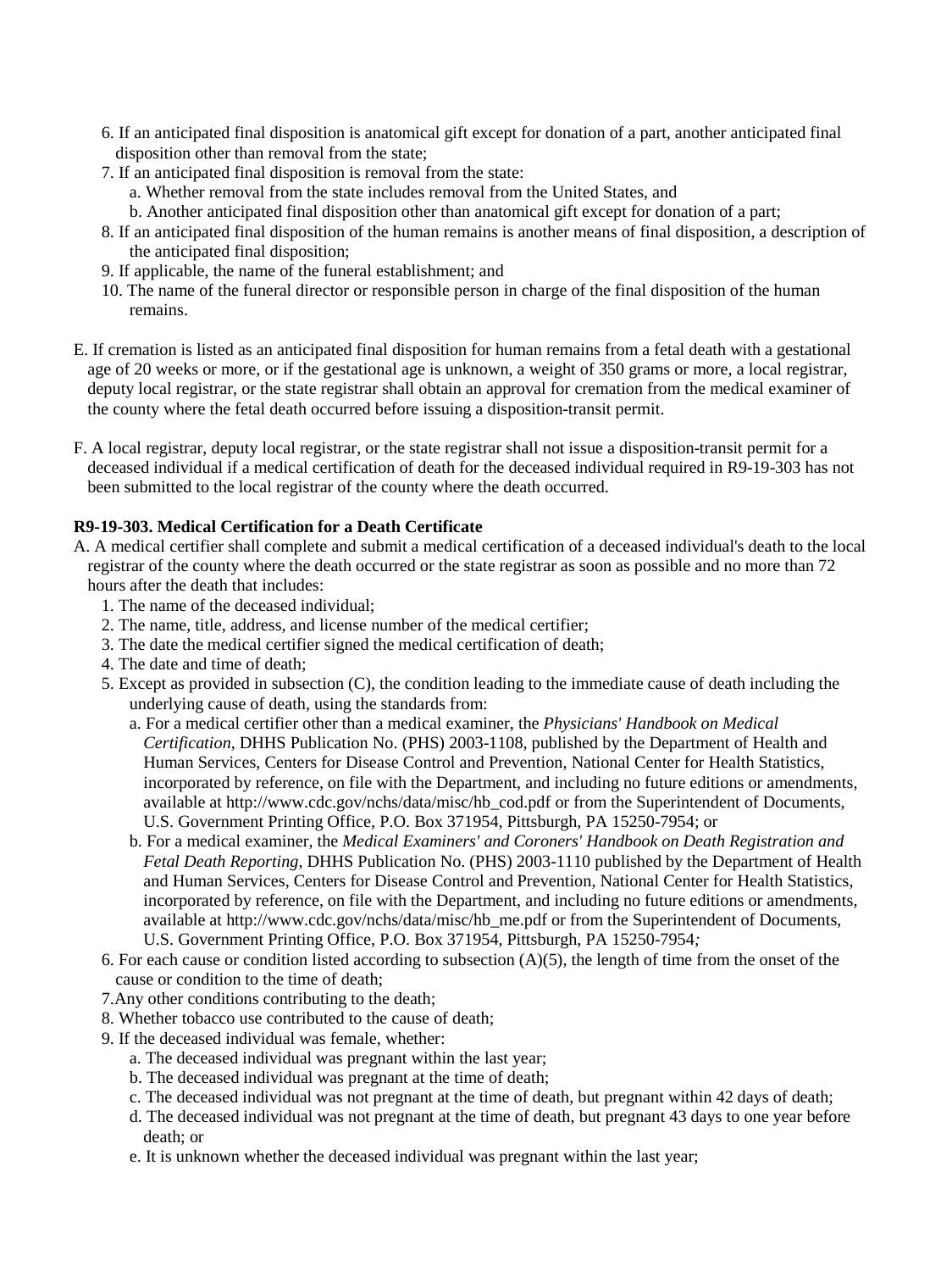- 10. Whether an autopsy was performed on the deceased individual; and
- 11. Whether the notification required in A.R.S. § 11-593 was made.
- B. If a medical examiner determined the cause of death, in addition to the information in subsection (A), the medical examiner shall submit the following information as determined by the medical examiner:
	- 1. If the manner of death is pending investigation;
	- 2. If the manner of death is not pending investigation, whether the death was due to:
		- a. Natural causes,
		- b. An accident,
		- c. Suicide,
		- d. Homicide, or
		- e. An undetermined cause;
	- 3. If the death was as a result of an injury**:** 
		- a. The date and time of the injury,
		- b. The type of location where the injury occurred,
		- c. The address of the location where the injury occurred,
		- d. Whether the injury occurred while the deceased individual was working or at the deceased individual's workplace, and
		- e. A description of how the injury occurred; and
	- 4. If the death was caused by a transportation accident, whether the deceased individual at the time of the transportation accident was:
		- a. The driver or operator of the transportation vehicle,
		- b. A passenger in the transportation vehicle,
		- c. A pedestrian, or
		- d. Involved in another activity affected by the transportation accident.
- C. When a medical examiner cannot determine the cause of death for the medical certification of a deceased individual's death within 72 hours of the deceased individual's death, the medical examiner shall:
	- 1. Enter the word "pending" for the cause of death for the medical certification and submit the medical certification of death as required in subsection (A); and
	- 2. Upon determination of the cause of death, submit an amendment according to R9-19-311 that includes the cause of death using the standards from the *Medical Examiners' and Coroners' Handbook on Death Registration and Fetal Death Reporting,* DHHS Publication No. (PHS) 2003-1110, incorporated by reference in subsection  $(A)(5)(b)$ .
- <span id="page-5-0"></span>D. A medical certifier shall sign the completed medical certification of a deceased individual's death as follows:
	- 1. If the medical certifier is a physician or a registered nurse practitioner, the medical certifier shall sign a statement attesting that, to the best of the medical certifier's knowledge, death occurred due to the cause and manner stated.
	- 2. If the medical certifier is a physician or a registered nurse practitioner who also pronounced the death of the deceased individual, the medical certifier shall sign a statement attesting that, to the best of the medical certifier's knowledge, death occurred at the time, date, and place, and due to the cause and manner stated.
	- 3. If the medical certifier is a medical examiner or a tribal law enforcement authority, the medical certifier shall sign a statement attesting that, to the best of the medical certifier's knowledge, death occurred due to the cause and manner stated.

## **R9-19-304. Information for a Death Certificate**

- A. A responsible person or a representative of a funeral establishment who is responsible for the final disposition of a deceased individual's human remains shall submit the following information for the deceased individual's death certificate to a local registrar, a deputy local registrar, or the state registrar within 7 days of the deceased individual's death:
	- 1. The deceased individual's name and sex;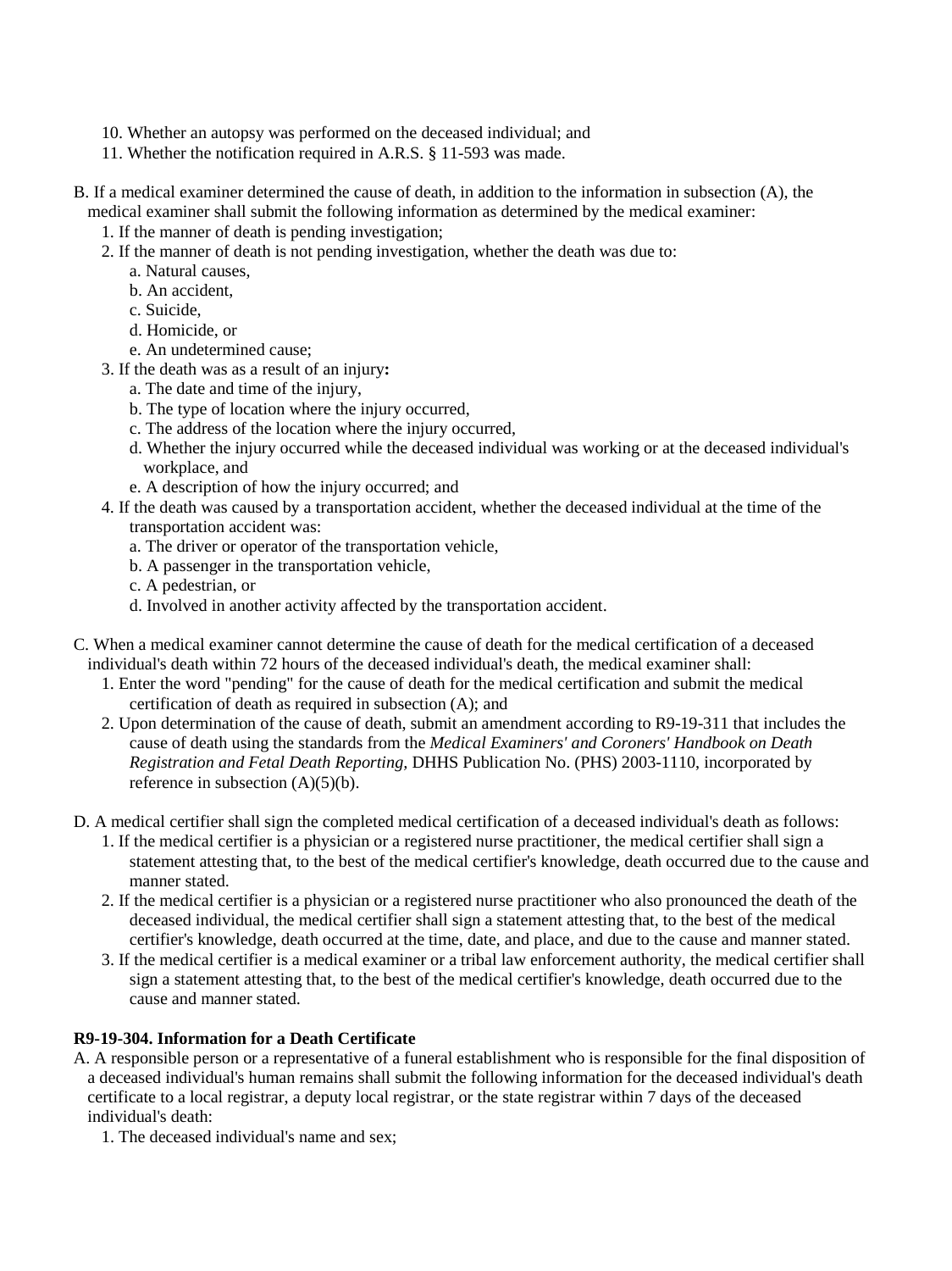- 2. The date of the deceased individual's death;
- 3. The place of death including:
	- a. The county,
	- b. Town or city, and
	- c. Zip code;
- 4. If death was pronounced in a hospital, whether the deceased individual was:
	- a. An inpatient,
	- b. An outpatient, or
	- c. Dead on arrival at the hospital;
- 5. If death was pronounced somewhere other than a hospital, whether death was pronounced at:
	- a. A residence,
	- b. An inpatient hospice facility,
	- c. A nursing care institution, or
	- d. Another location;
- 6. If death was pronounced at another location, a description of the location;
- 7. If death was pronounced:
	- a. In a health care institution, the facility name and National Provider Number; or
	- b. In a location other than a health care institution, the street address of the location;
- 8. The deceased individual's race;
- 9. Whether the deceased individual was of Hispanic origin and if the deceased individual was of Hispanic origin, what type of Hispanic origin;
- 10. Whether the deceased individual was ever in the U.S. Armed Forces;
- 11. The deceased individual's date of birth;
- 12. The deceased individual's age:
	- a. If the deceased individual was one or more years old, in years since the deceased individual's birthday;
	- b. If the deceased individual was one or more days old but less than one year old, in months and days; or
	- c. If the deceased individual was less than 1 day old, in hours and minutes;
- 13. The deceased individual's marital status at the time of death;
- 14. The name of the deceased individual's surviving spouse, if applicable, and if the surviving spouse is a wife, the wife's last name before her first marriage;
- 15. The state and city of the deceased individual's birth or if the birth did not happen in the United States, the name of the country where the birth occurred;
- 16. The name of the country that the deceased individual was a citizen of;
- 17. The deceased individual's Social Security Number;
- 18. The deceased individual's usual occupation;
- 19. The type of business or industry that the deceased individual usually worked in;
- 20. The address including the street address, town or city, zip code, and county of the deceased individual's usual residence;
- 21. Whether the deceased individual lived within city limits;
- 22. Whether the deceased individual resided in a tribal community at the time of death;
- 23. If the deceased individual resided in a tribal community at the time of death, the name of the tribal community;
- 24. How long the deceased individual resided in Arizona before the deceased individual's death;
- 25. The highest educational grade completed by the deceased individual;
- 26. The first, middle, and last name of the deceased individual's father;
- 27. The first, middle, and last name before first marriage of the deceased individual's mother;
- 28. The following information about the individual providing information about the deceased individual:
	- a. The individual's name;
	- b. Relationship to the deceased individual; and
	- c. The individual's address including street address, city or town, state, and zip code;
- 29. The anticipated final disposition of the human remains including one or more of the following: a. Burial,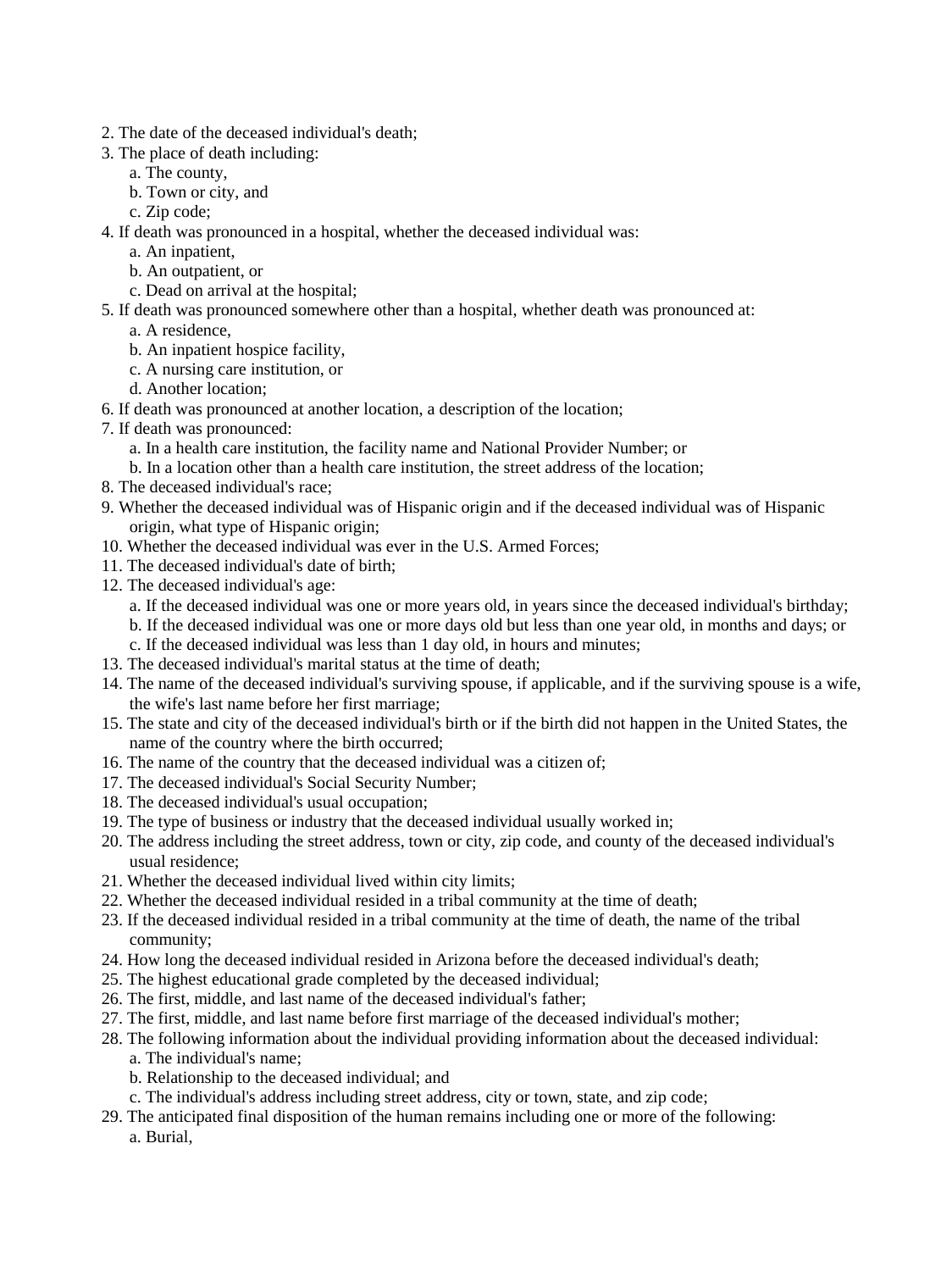- <span id="page-7-0"></span>b. Entombment,
- c. Anatomical gift of the human remains except for donation of a part,
- d. Cremation,
- e. Removal from the state, and
- f. Other final disposition of the human remains;
- 30. If an anticipated final disposition is anatomical gift except for donation of a part, another anticipated final disposition other than removal from the state;
- 31. If an anticipated final disposition is removal from the state:
	- a. Whether removal from the state includes removal from the United States, and
	- b. Another anticipated final disposition other than anatomical gift except for donation of a part;
- 32. If an anticipated final disposition of the human remains is another means of final disposition, a description of the anticipated final disposition;
- 33. If applicable, the name of the funeral establishment;
- 34. The name of the funeral director or responsible person in charge of the final disposition of the human remains; and
- 35. If the anticipated final disposition is cremation, an approval to cremate the human remains signed by the medical examiner of the county where the death occurred.
- B. The responsible person or representative of a funeral establishment responsible for submitting the information in subsection (A) to a local registrar, deputy local registrar, or the state registrar shall:
	- 1. Maintain a copy of the evidentiary document used to collect the information for 10 years from the date on the evidentiary document, and
	- 2. Provide a copy of the evidentiary document to the state registrar for review within 48 hours from the time of the state registrar's request.

# **R9-19-305. Delayed Death Certificate**

If a deceased individual's death occurs in this state and is not registered within one year after the date of the deceased individual's death, a local registrar, deputy local registrar, or the state registrar shall register the death certificate as a delayed death certificate upon receipt of:

- 1. If the information is being submitted by a medical examiner or a tribal law enforcement authority:
	- a. A medical certification of the deceased individual's death as required in R9-19-303, and
	- b. The information for a death certificate required in R9-19-304(A);
- 2. If the information is not being submitted by a medical examiner:
	- a. The information required in subsection (1),
	- b. The circumstances of the delay, and
	- c. A notarized statement that the information submitted is true and correct; or
- 3. A court order.

# **R9-19-306. Information for a Fetal Death Certificate**

- A. A hospital, abortion clinic, physician, or midwife shall submit the following information for a fetal death certificate to the state registrar within seven days of a deceased's fetal death, if the fetal death occurs after a gestational period of 20 completed weeks or if the deceased's human remains weigh more than 350 grams:
	- 1. First, middle, and last name of deceased, if applicable;
	- 2. The deceased's sex;
	- 3. Plurality of delivery;
	- 4. If plurality involves more than one fetal death, the deceased's order of birth;
	- 5. Date of delivery;
	- 6. Hour of delivery;
	- 7. Address where delivery occurred including street address, city or town, zip code, and county;
	- 8. If delivery occurred:
		- a. At home:
			- i. Whether the delivery was planned to occur at home; and
			- ii. The street address, city or town, state, and zip code of the home; or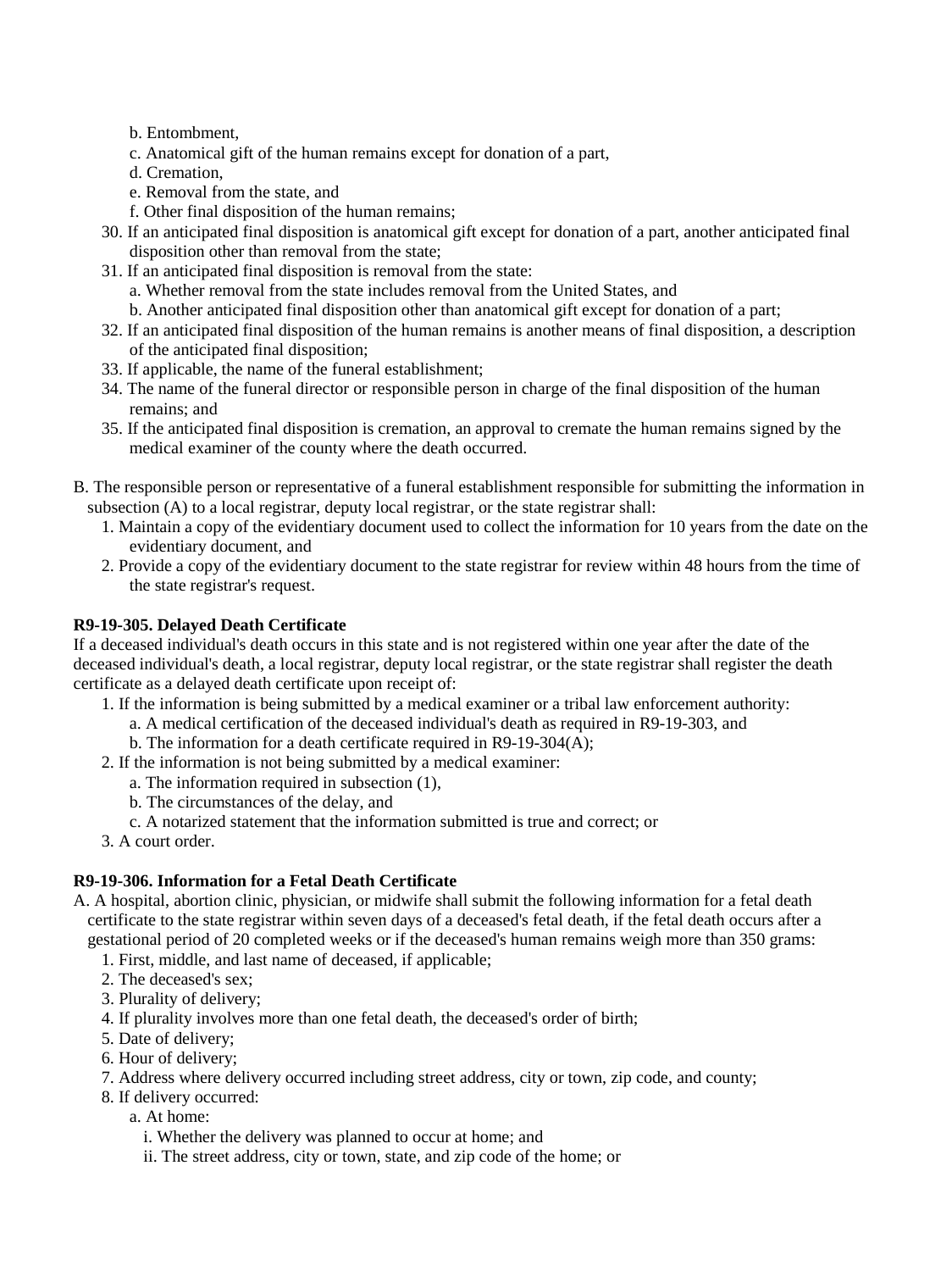- b. Not at home:
	- i. Type of facility where delivery occurred;
	- ii. Zip code where delivery occurred; and
	- iii. The facility's National Provider Number;
- 9. Estimation of the deceased's gestational age;
- 10. Weight in grams of the deceased at delivery;
- 11. Whether:
	- a. The deceased was dead at first assessment with no ongoing labor,
	- b. The deceased was dead at first assessment with ongoing labor,
	- c. The deceased died during labor after first assessment, or
	- d. It is unknown when the deceased died;
- 12. The following information about the deceased's father:
	- a. First, middle, and last name;
	- b. Race;
	- c. Whether the father is of Hispanic origin and if the father is of Hispanic origin, what type of Hispanic origin;
	- d. Date of birth;
	- e. State, territory, or foreign country where father was born; and
	- f. Highest degree or level of education completed by the father at the time of the deceased's delivery;
- 13. The following information about the deceased's mother:
	- a. First, middle, and last name before first marriage;
		- b. Race;
	- c. Whether the mother is of Hispanic origin and if the mother is of Hispanic origin, what type of Hispanic origin;
	- d. Date of birth;
	- e. State, territory, or foreign country where the mother was born;
	- f. Street address, apartment number if applicable, city or town, state, and county of mother's usual residence;
	- g. Highest degree or level of education completed by the mother at the time of the deceased's delivery;
	- h. Whether the mother's usual residence is inside city limits;
	- i. Date last normal menses began;
	- j. Whether the mother received prenatal care;
	- k. If the mother received prenatal care:
		- i. Date of first prenatal care visit;
		- ii. Date of last prenatal care visit; and
		- iii. Total number of prenatal visits for this pregnancy;
	- l. Whether the prenatal record was available for completion of the fetal death report;
	- m. Whether the mother was married at the time of delivery;
	- n. The number of previous live births;
	- o. The number of other pregnancy outcomes not including this delivery;
	- p. If applicable:
		- i. The date of the last live birth, and
	- ii. The date of the last other pregnancy outcome;
	- q. Whether the mother was transferred for medical reasons before delivery;
	- r. If the mother was transferred, the name of the facility that the mother was transferred from;
	- s. Whether the mother received WIC food for herself during this pregnancy;
	- t. Whether any of the following occurred 24 hours before delivery or within 24 hours after delivery: i. Maternal transfusion,
		- ii. Third or fourth degree perineal laceration,
		- iii. Ruptured uterus,
		- iv. Unplanned hysterectomy,
		- v. Admission to intensive care unit, or
		- vi. Unplanned operating room procedure following delivery;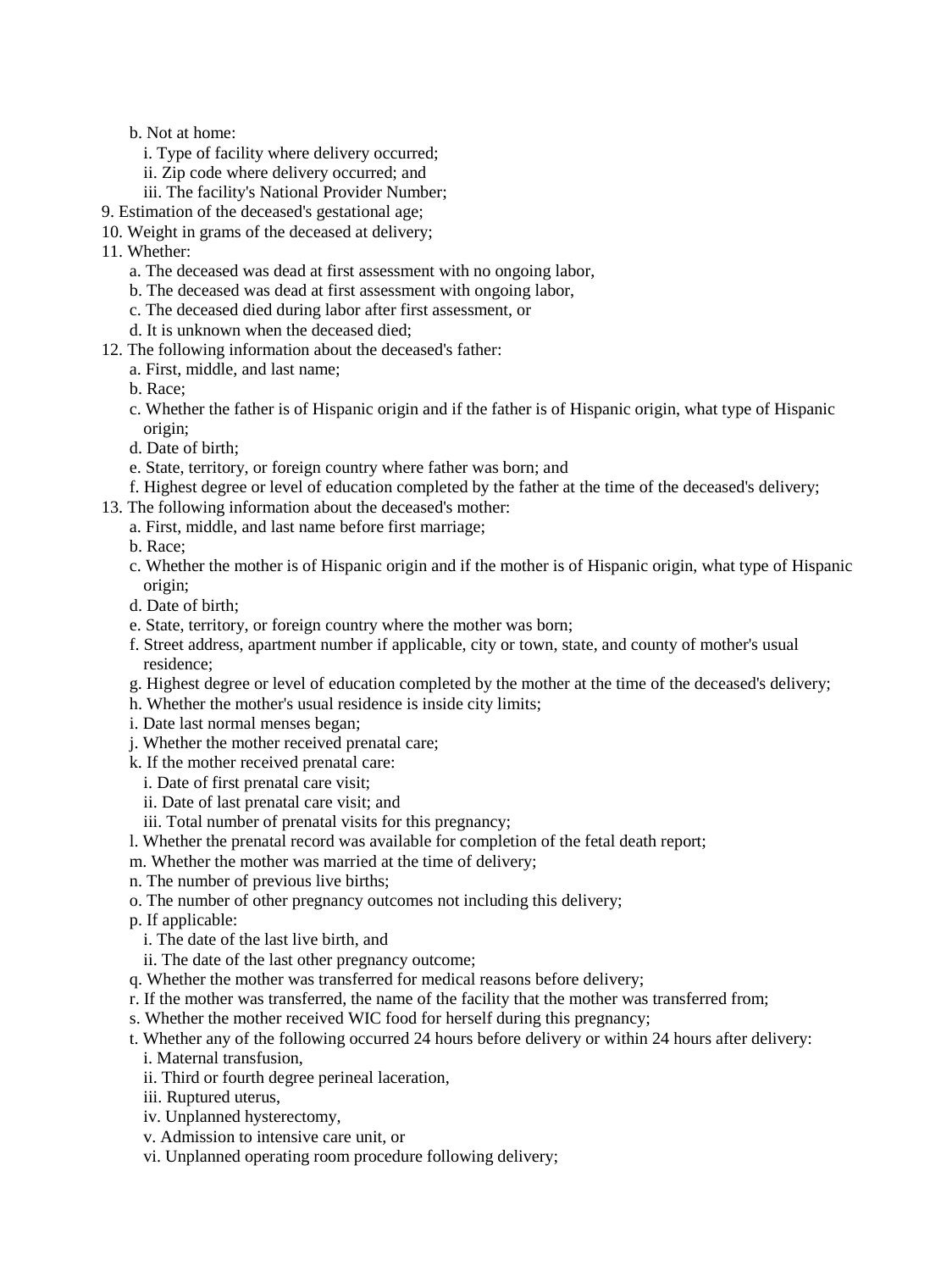- u. Whether the mother had been diagnosed with any of the following infections during this pregnancy:
	- i. Gonorrhea,
	- ii. Syphilis,
	- iii. Chlamydia, iv. Listeria,
	- v. Group B streptococcus,
	- vi. Cytomegalovirus,
	- vii. Parvovirus, or
	- viii. Toxoplasmosis,
- v. Whether the mother had been diagnosed with any other infection during pregnancy and the name of the infection;
- w. Risk factors present in this pregnancy;
- x. Whether the mother smoked before or during pregnancy;
- y. If the mother smoked before or during pregnancy, the number of cigarettes she smoked per day during:
	- i. The three months before the pregnancy,
	- ii. The first trimester of the pregnancy,
	- iii. The second trimester of the pregnancy, and
	- iv. The last trimester of the pregnancy;
- z. The mother's height in inches;
- aa. The mother's weight:
- i. Prepregnancy or at first prenatal visit, and
- ii. At delivery;
- bb. Whether labor was induced;
- cc. Whether labor was augmented;
- dd. Whether there was a non-vertex presentation;
- ee. Whether steroids were administered for fetal lung maturation before delivery;
- ff. Whether antibiotics were administered to the mother during labor;
- gg. Whether there was moderate or heavy meconium staining of the amniotic fluid;
- hh. Whether an epidural or spinal anesthesia was administered to the mother during labor;
- ii. A chronology of the mother's labor and delivery;
- jj. Whether delivery was attempted:
	- i. With forceps, or
	- ii. Vacuum extraction;
- kk. The fetal presentation at delivery;
- ll. Final route and method of delivery;
- mm. If a cesarean delivery, whether a trial of labor was attempted;
- nn. If applicable, how many previous cesarean deliveries did the mother have; and
- oo. Whether the mother had a hysterotomy or a hysterectomy;
- 14. Any congenital anomalies of the deceased;
- 15. Whether an autopsy was planned or performed;
- 16. Whether a histological placental examination was performed;
- 17. Whether autopsy or histological placental examination results were used in determining the cause of the fetal death;
- 18. Whether the placenta appearance was normal or abnormal;
- 19. A description of the fetal appearance at delivery;
- 20. Any cause or condition that contributed to the fetal death;
- 21. Any additional cause or condition of significant medical importance;
- 22. The name, National Provider Number, and professional credential of the individual attending the delivery;
- 23. The name and title of the individual completing the information;
- 24. The principal source of payment for the delivery;
- 25. The anticipated final disposition of the human remains including one or more of the following: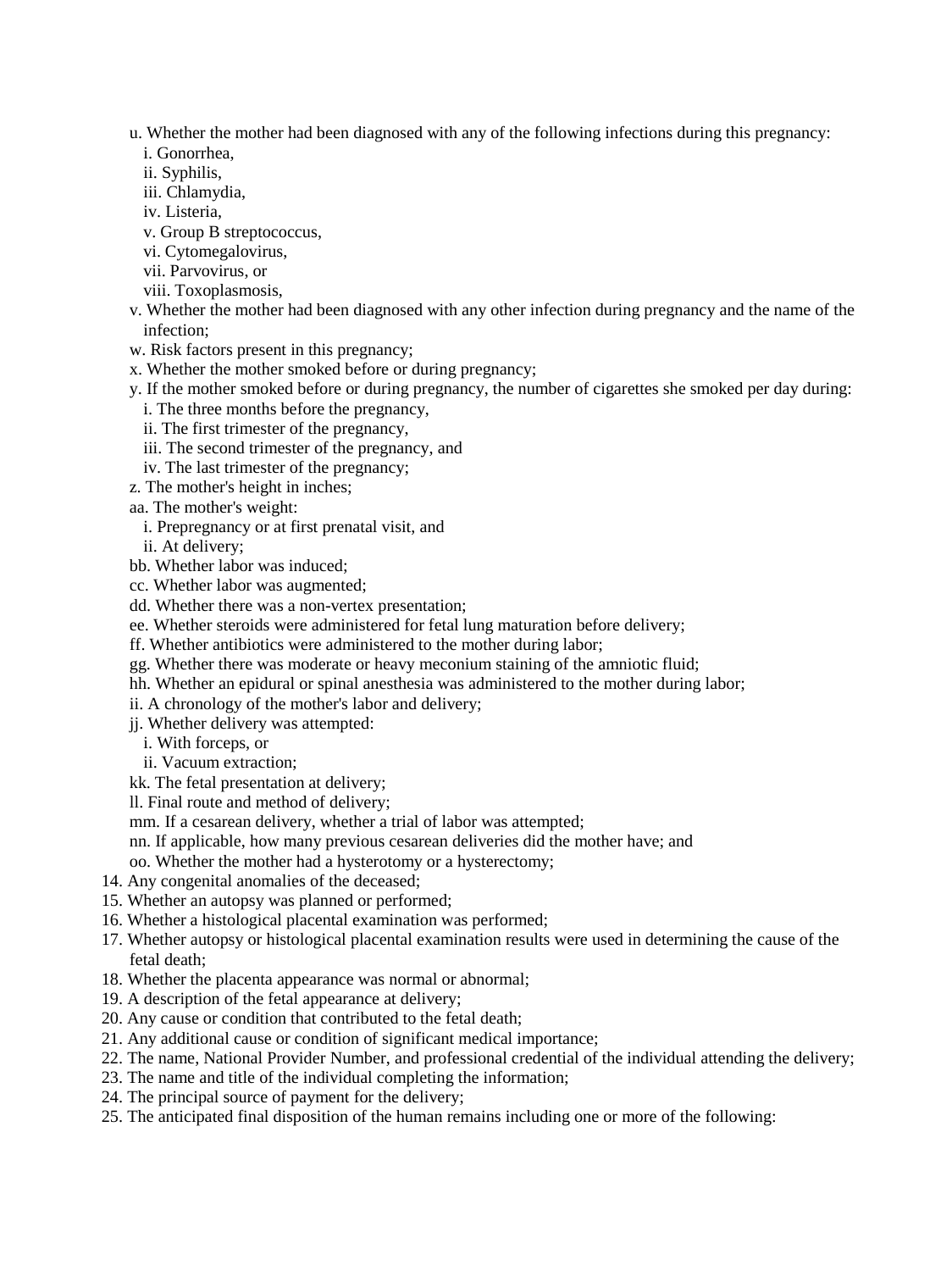- <span id="page-10-0"></span>a. Hospital or abortion clinic disposition,
- b. Burial,
- c. Entombment,
- d. Anatomical gift of the human remains except for donation of a part,
- e. Cremation,
- f. Removal from the state, and
- g. Other final disposition of the human remains; and
- 26. If an anticipated final disposition is anatomical gift except for donation of a part, another anticipated final disposition other than removal from the state; and
- 27. If an anticipated final disposition is removal from the state:
	- a. Whether removal from the state includes removal from the United States, and
	- b. Another anticipated final disposition other than anatomical gift except for donation of a part.
- B. The hospital, abortion clinic, physician, or midwife responsible for submitting the information in subsection (A) to a local registrar, deputy local registrar, or the state registrar shall:
	- 1. Maintain a copy of the evidentiary document used to collect the information for 10 years from the date on the evidentiary document, and
	- 2. Provide a copy of the evidentiary document to the state registrar for review within 48 hours from the time of the state registrar's request.

## **R9-19-307. Delayed Fetal Death Certificate**

If a fetal death occurs in this state and is not registered within one year after the date of the fetal death, a local registrar, deputy local registrar, or the state registrar shall register the fetal death certificate as a delayed fetal death certificate upon receipt of:

- 1. If the information is being submitted by a medical examiner or a tribal law enforcement authority, the information required in R9-19-306(A);
- 2. If the information is not being submitted by a medical examiner:
	- a. The information required in subsection (1),
	- b. The circumstances of the delay, and
	- c. A notarized statement that the information submitted is true and correct; or
- 3. A court order.

# <span id="page-10-1"></span>**R9-19-308. Certificate of Birth Resulting in Stillbirth**

Upon request by the parent or parents of a stillborn child, the state registrar shall provide the parent or parents with a certificate of birth resulting in stillbirth if the fetal death occurred after a gestational period of at least 20 weeks.

## **R9-19-309. Validation of Information**

If a local registrar, deputy local registrar, or the state registrar determines that information submitted for a death certificate or fetal death certificate or an amendment to a death certificate or fetal death certificate may not be valid or accurate, the local registrar, deputy local registrar, or state registrar may require an affidavit or an evidentiary document that is necessary, as determined by the local registrar, deputy local registrar, or state registrar, to validate the information. If the required affidavit or evidentiary document is not submitted, the local registrar, deputy local registrar, or state registrar shall not register or amend the certificate.

# **R9-19-310. Correcting Information on a Death Certificate or a Fetal Death Certificate**

A person requesting a correction to information on a deceased individual's death certificate or fetal death certificate shall submit a documented request to correct that includes:

- 1. The deceased individual's name and sex;
- 2. The state file number, if known;
- 3. The date, for correcting information on a:
	- a. Death certificate, of the deceased individual's death; or
	- b. Fetal death certificate or a certificate of birth resulting in stillbirth, of the delivery;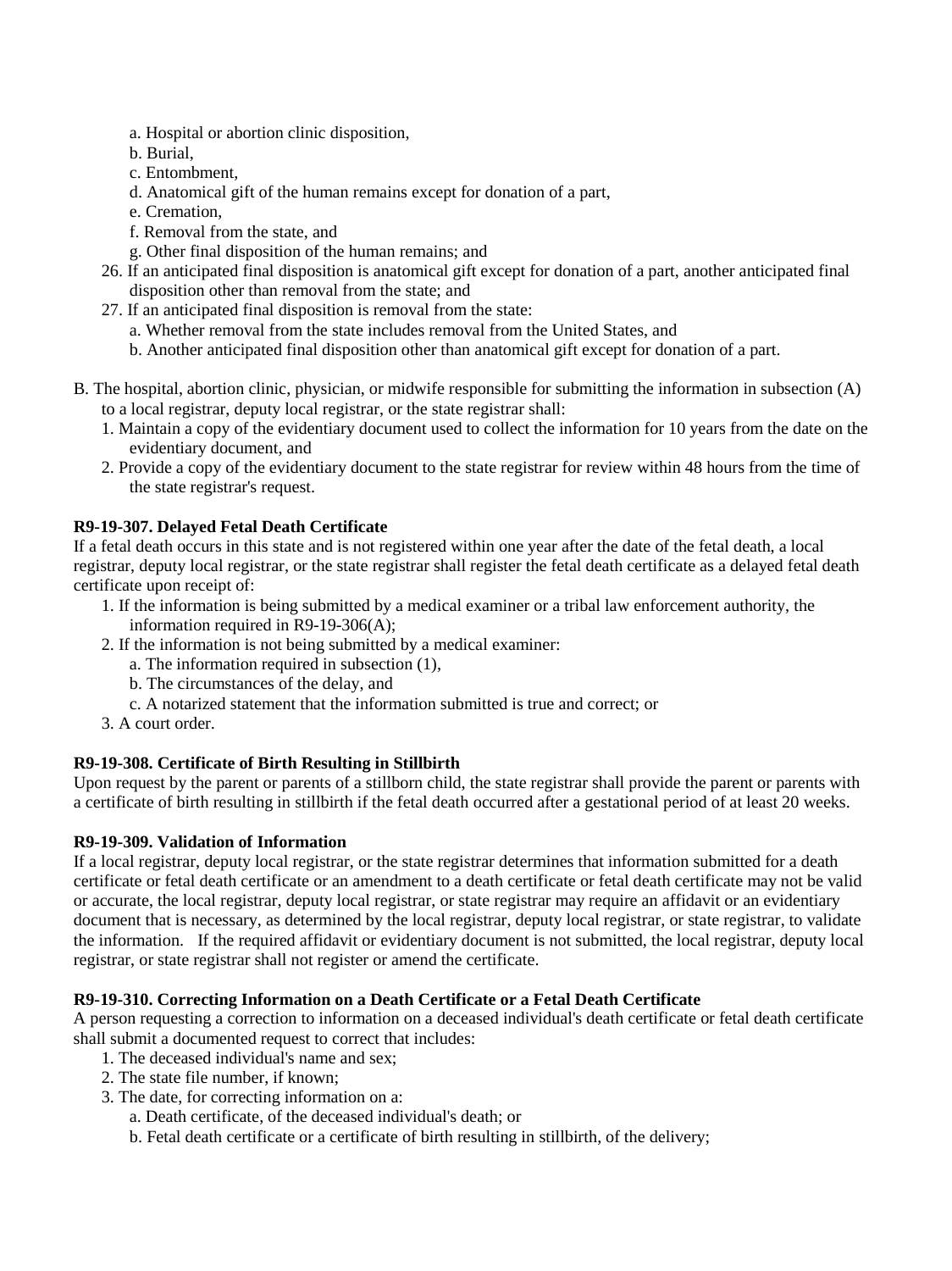- <span id="page-11-0"></span>4. The specific information on the certificate to be corrected;
- 5. A statement attesting to the validity and accuracy of the submitted correction signed by the person submitting the request for correction; and
- 6. An evidentiary document that demonstrates the validity of the submitted correction.

# **R9-19-311. Amending Information on a Death Certificate or a Fetal Death Certificate**

A.A request to amend any of the information in R9-19-303(A)(2) through (A)(11) on a deceased individual's death certificate is signed by the:

- 1. Medical certifier who originally signed the medical certification of death, or
- 2. Medical examiner of the county where the death occurred.
- B. A request to amend any of the information in R9-19-303(B) on a death certificate is signed by the medical examiner of the county where death occurred.
- C. A medical certifier requesting an amendment to any of the information on the death certificate in R9-19-303 shall submit a documented request to amend the information that includes:
	- 1. The deceased individual's name and sex;
	- 2. The state file number, if known;
	- 3. The date:
		- a. For amending information on a death certificate, of the deceased individual's death; or
		- b. For amending information on a fetal death certificate, of the delivery;
	- 4. The specific information on the certificate to be amended including the information to be deleted and the information to be added; and
	- 5. A statement attesting to the validity and accuracy of the submitted amendment signed by the medical certifier.
- D. A person requesting an amendment to the information on a deceased individual's death certificate or fetal death certificate shall submit a documented request to amend that includes:
	- 1. The deceased individual's name and sex;
	- 2. The state file number, if known;
	- 3. The date:
		- a. For amending information on a death certificate, of the deceased individual's death; or
		- b. For amending information on a fetal death certificate, of the delivery;
	- 4. The specific information on the certificate to be amended including the information to be deleted and the information to be added; and
	- 5. An affidavit, signed by the person submitting the request for the amendment, attesting to the validity and accuracy of the submitted amendment.
- E. If a person submitting a documented request for an amendment to information on a deceased individual's death certificate is not the individual listed on the death certificate as the individual who provided the information about the deceased individual, a local registrar, deputy local registrar, or the state registrar shall provide notification of the request for an amendment of information on the deceased individual's death certificate to the individual who provided the information about the deceased individual. The local registrar, deputy local registrar, or state registrar may request evidentiary documents from the person submitting the request and the person who provided information about the deceased individual to determine the validity and accuracy of the requested amendment and the information on the deceased individual's death certificate.
- F. A local registrar, deputy local registrar or the state registrar shall amend the information on a death certificate or fetal death certificate based on a:
	- 1. Request for amendment, if the local registrar, deputy local registrar or state registrar determines that the request for amendment is valid and accurate; or
	- 2. Court order.